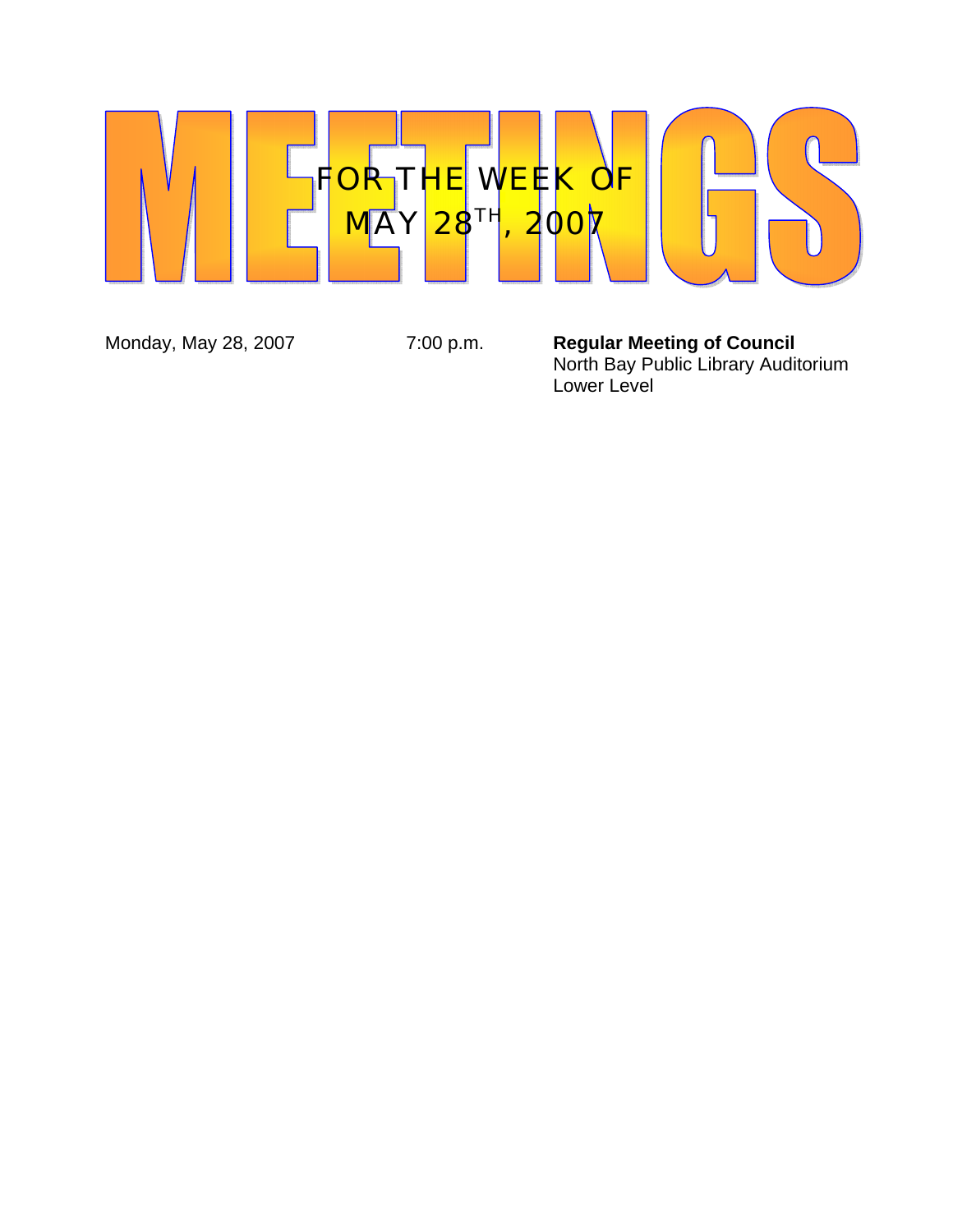# **THE CORPORATION OF THE CITY OF NORTH BAY REGULAR MEETING OF COUNCIL HELD MONDAY, MAY 28TH, 2007**

#### **PUBLIC PRESENTATIONS:**

Andrew McLeod re Changes in bus schedules Kim Bouffard **Reference** re Youth Action Alliance

#### **PUBLIC MEETING MINUTES:**

None

#### **CLOSED MEETING MINUTES (available for Council viewing in the Clerk's Office):**

Monday, May 14, 2007 Tuesday, May 22, 2007

#### **COMMITTEE REPORTS:**

None

#### **CORRESPONDENCE:**

- 1. Report from B. Hillier dated May 15, 2007 re Rezoning application by Chamberlain Architect Services Limited - Seymour Street (D14/2007/CASL/SEYMST).
- 2. Report from B. McGrath dated May 17, 2007 re Reference to Arbitration (H07/2007/CUPE/GENERAL).
- 3. Letter from the North Bay Dragon Boat Festival dated May 9, 2007 and report from A. Korell dated May 14, 2007 re Temporary road closure (T09/2007/STRET/GENERAL).
- 4. Report from C.M. Conrad dated May 22, 2007 re Funding Agreement for Asset Management Program Project (F11/2007/AMP/COMRIF).
- 5. Letter dated February 9, 2007 and e-mail dated April 24, 2007 from the Downtown Improvement Area and report from A. Korell dated May 18, 2007 re Temporary road closures (T09/2007/STRET/DIA).
- 6. Report from A. Lang dated May 16, 2007 re Sungard HTE Financial Systems Annual Software Support Service Fees and systems upgrade (F05/2007/IS/PR58).
- 7. Report from E. Courville dated May 22, 2007 re Request for Sign By-Law Variance 1350 Fisher Street (D13/2007/VARIA/1350FISH).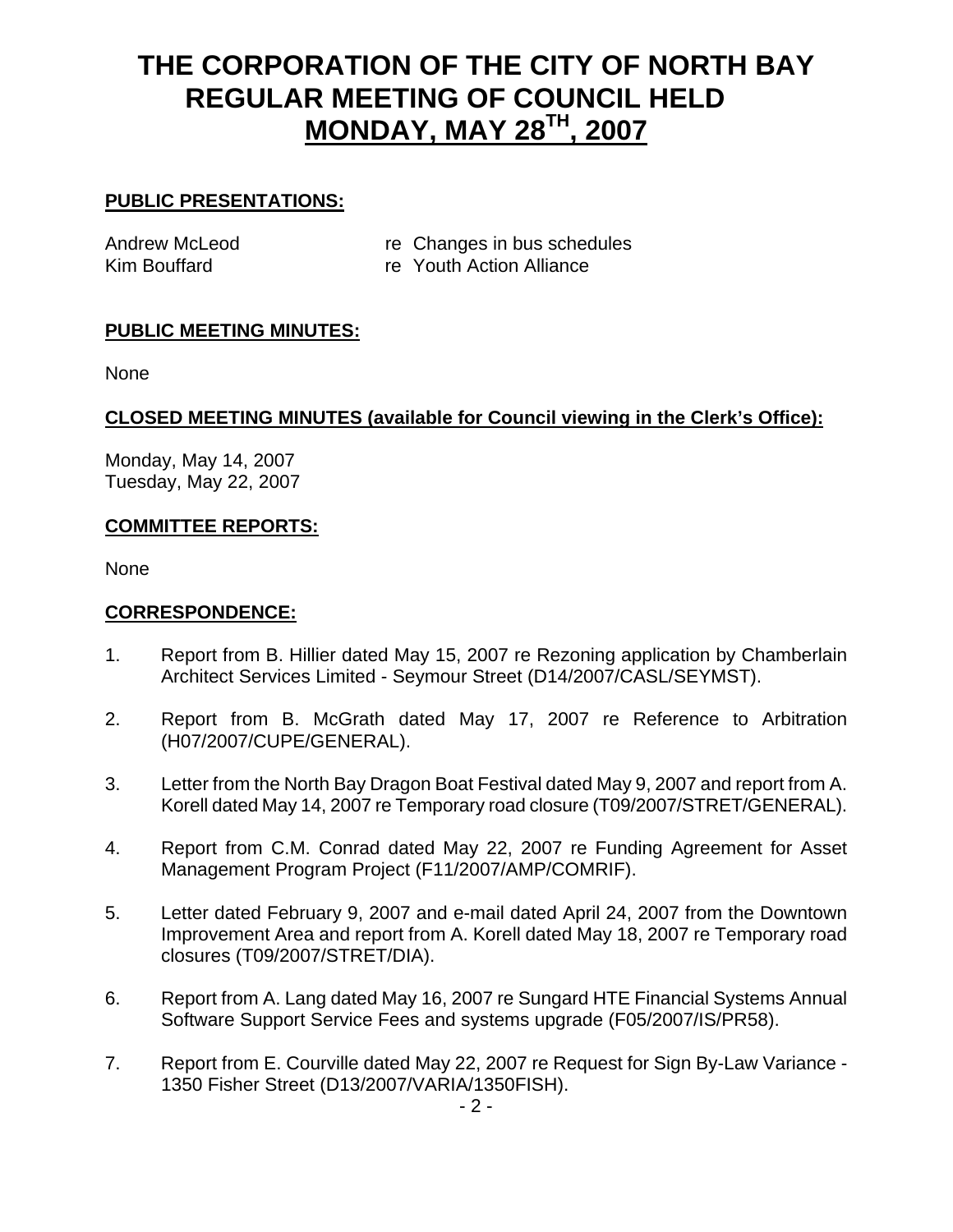- 8. Accounts for April 2007 (F14/2007/EOIR/GENERAL).
- 9. Accounts for Royal Bank for April 2007 (F14/2007/EOIR/GENERAL).
- 10. Report from A. Korell dated May 23, 2007 re Coreen Crescent Sanitary Sewer Replacement Project (F05/2007/PUBWO/PRW36).
- 11. Report fro A. Korell dated May 23, 2007 re Watermain Replacement Project of Lakeshore Drive at Thelma Avenue (F05/2007/PUBWO/PRW16).
- 12. Report from J. Manning/B.A. Rogers dated May 15, 2007 re Tender 2007-54, Council Chambers HVAC upgrade (A19/2007/CNB/CITHALL).
- 13. Report from J. Manning/B.A. Rogers dated May 22, 2007 re Transit fare box upgrade (F05/2007/TRANS/PR81).

## **BY-LAWS FOR CONSIDERATION:**

## **General Government - First and second readings:**

By-Law No. 2007-123 to stop up, close and convey a portion of the laneway bounded by O'Brien Street, Foster Avenue, Edward Street and Park Avenue.

## **General Government - First, second and third readings:**

By-Law No. 2007-122 to authorize the Traffic Control Signal Upgrade Program.

By-Law No. 2007-124 to authorize the sale of lands to Ed Dolata (Pinewood Park Drive).

By-Law No. 2007-125 to execute a Funding Agreement with Her Majesty the Queen in right of Ontario as represented by the Minister of Agriculture, Food and Rural Affairs (Asset Management Program Project).

By-Law No. 2007-126 to execute an Agreement with the North Bay-Mattawa Conservation Authority relating to the termination of the existing Loan Guarantee and the discharge of the undisclosed Conservation Authority loans with the Heritage Fund.

By-Law No. 2007-127 to execute a Lease Agreement with 563990 Ontario Limited, Vans Delivery, Moving & Storage relating to 352 McIntyre Street East, Unit C.

By-Law No. 2007-128 to authorize the sale of lands to Neil Luxton and Wendy Luxton (165 Hughes Road).

## **Community Services - Third reading:**

By-Law No. 2007-39 to rezone certain lands on Clarence Street (Dooley & Lucie Ricci - 892/898 Clarence Street).